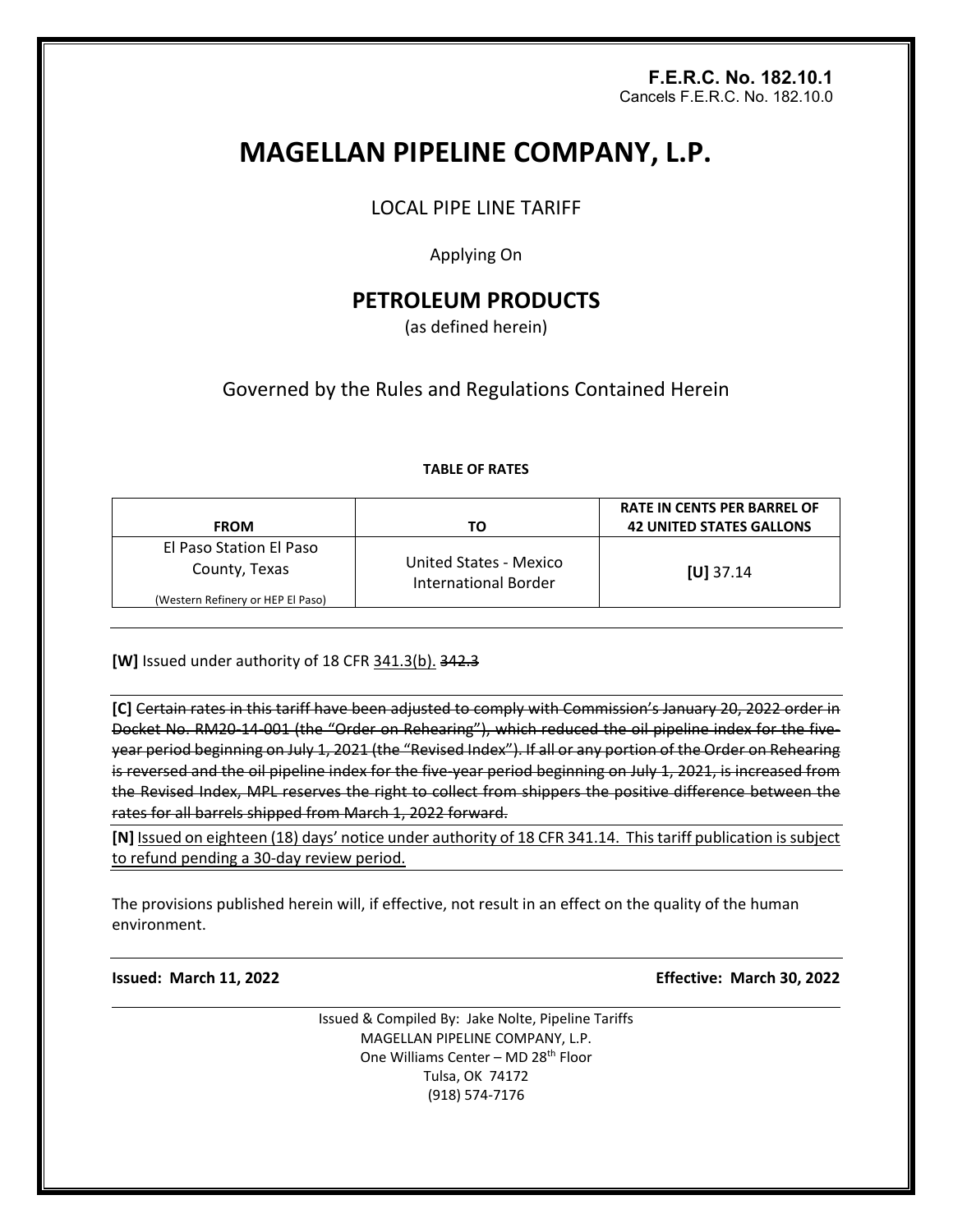# **EXPLANATION OF TECHNICAL TERMS AND ABBREVIATIONS**

| <b>Terms and Abbreviations</b> | <b>Explanation</b>                                                                                                                                                                                                                                             |  |
|--------------------------------|----------------------------------------------------------------------------------------------------------------------------------------------------------------------------------------------------------------------------------------------------------------|--|
|                                | American Petroleum Institute                                                                                                                                                                                                                                   |  |
|                                | <b>American Society for Testing Materials</b>                                                                                                                                                                                                                  |  |
|                                | Forty-two (42) gallons at sixty degrees (60°) Fahrenheit<br>and zero ("0") gauge pressure if the vapor pressure is at<br>or below atmospheric pressure, or at equilibrium<br>pressure if the vapor pressure of the petroleum is above<br>atmospheric pressure. |  |
|                                | Volume of Petroleum Product moved through Carrier's<br>system as an identifiable unit                                                                                                                                                                          |  |
|                                | Magellan Pipeline Company, L.P. (MPL)                                                                                                                                                                                                                          |  |
|                                | Party, including a connecting pipeline system, to whom<br>Shipper has ordered delivery of Petroleum Products                                                                                                                                                   |  |
|                                | <b>Degrees</b>                                                                                                                                                                                                                                                 |  |
|                                | The transfer from Carrier at destination to Consignee                                                                                                                                                                                                          |  |
|                                | Holly Energy Partners-Operating, L.P.                                                                                                                                                                                                                          |  |
|                                | Transfer from Shipper at origin to Carrier for<br>transportation                                                                                                                                                                                               |  |
|                                | Party who contracts with Carrier for the transportation<br>of Petroleum Products under the terms of this tariff                                                                                                                                                |  |

# **GENERAL RULES AND REGULATIONS**

**This Carrier will receive Petroleum Products for pipe line transportation only to established Delivery points subject to the following rules and regulations:**

# **Rule 5 Petroleum Products Defined**

Where the term "Petroleum Products" is used it refers to Gasoline, Commercial Jet fuel, and Petroleum Oil Distillates.

# **Rule 10 Specifications Required**

Petroleum Products will be accepted for transportation at such time as Petroleum Products of same quality and specifications are being transported from receiving point to destination. Prior to acceptance of Petroleum Products for transportation the Carrier may require from Shipper a certificate setting forth, in detail, the specifications of each shipment of Petroleum Products.

All additives and inhibitors to be included in Shipper's Petroleum Products must first be approved by the Carrier before such Petroleum Products will be accepted for transportation. The maximum temperature of any Petroleum Products accepted for transportation will be one hundred and twenty degrees (120°) Fahrenheit.

Gasolines containing MMT and/or oxygenates such as methanol, ethanol, TAME or MTBE as blending components will not be accepted for shipment.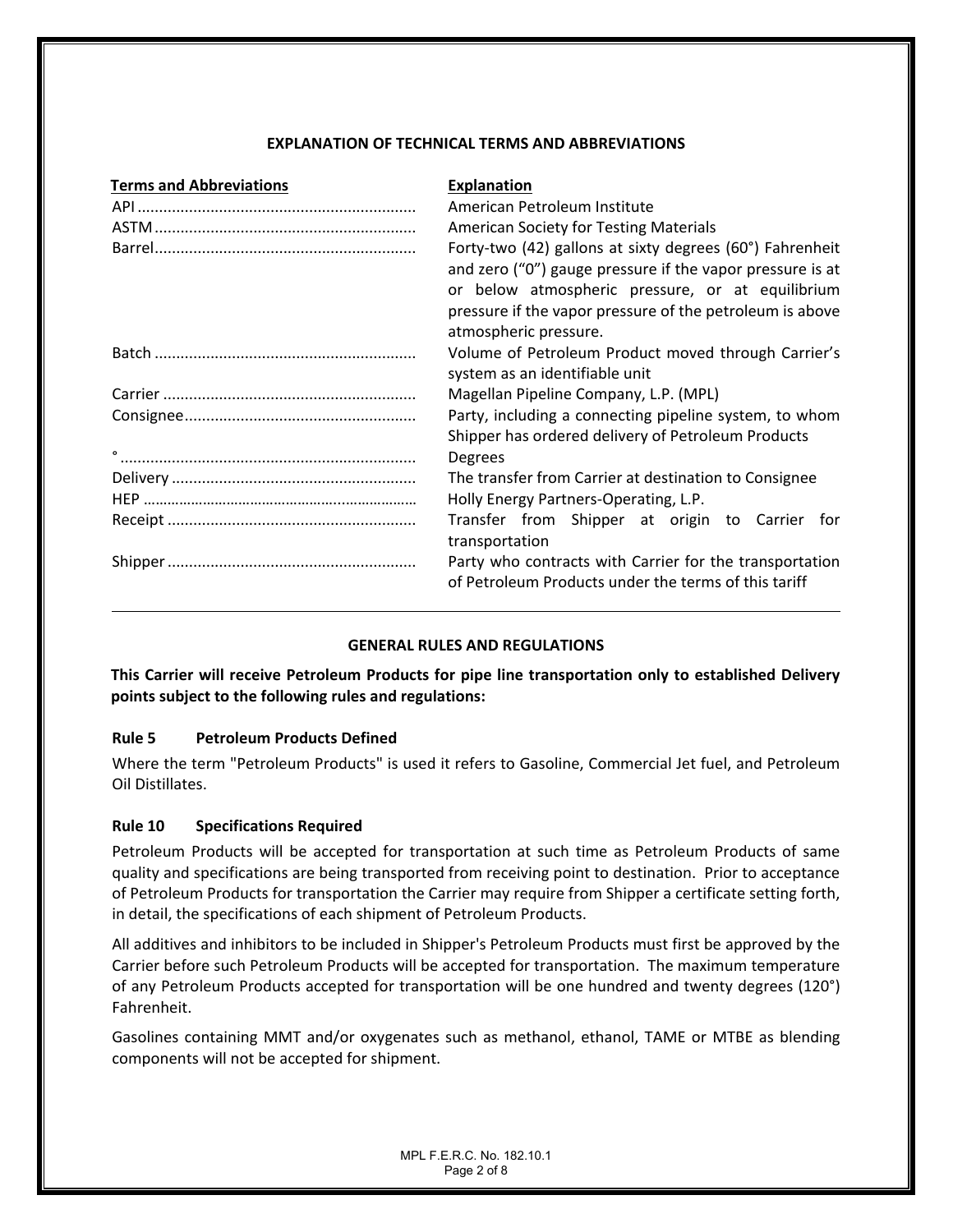# **Rule 15 Minimum Tender**

Petroleum Products will be accepted for transportation in quantities of not less than 5,000 barrels for any one commodity of quality and specifications as described herein at one point of origin from one Shipper.

Carrier shall not be obligated to accept petroleum products for transportation during any calendar month unless the Shipper submits a nomination on or before the fifteenth day of the preceding calendar month. The nomination may be e-mailed, faxed or submitted via Carrier's ATLAS system. A nomination must specify, for each shipment, the quantity, product grade, Origin, Destination, Supply source(s) and Shipper. Nominations received after the 15<sup>th</sup> day of the preceding calendar month will be accepted only until total capacity of Carrier's system has been nominated. When the  $15<sup>th</sup>$  of the month falls on a weekend, nominations will be required on the previous workday. When the 15<sup>th</sup> of the month falls on a holidav. nominations will be required two workdays prior to the holiday.

# **Rule 20 Minimum Delivery at Destination**

Carrier will deliver all or part of any shipment of Petroleum Products at destinations named herein provided that the quantity of Petroleum Products of same specification delivered to one Consignee at any established destination is not less than five thousand (5,000) barrels.

# **Rule 25 Origin and Destination Facilities**

Petroleum Products will be accepted for transportation only when Shipper has provided equipment and facilities, including storage facilities, satisfactory to Carrier for delivering such tenders to the Carrier's El Paso Station at a pumping rate equal to Carrier's current rate of pumping and for receiving same without delay upon arrival at destination. Carrier may require satisfactory evidence to be furnished that the necessary facilities are available for delivering shipments to El Paso Station and for the prompt receiving of shipments at destination before Carrier is obligated to accept tenders for transportation.

# **Rule 30 Identity of Petroleum Products**

Petroleum Products will be accepted for transportation upon the conditions that: (1) the Carrier may inject corrosion inhibitor compound in the product to be transported; (2) the Carrier while in possession thereof will use diligence to transport same to destinations with a minimum amount of contamination and that it shall be subject to such changes in gravity, quality or characteristics while in transit as may result from the mixture with other Petroleum Products. Carrier will not be liable for discoloration, contamination or deterioration of Petroleum Products transported hereunder.

Subject to the foregoing, Carrier will use its best efforts to maintain the identity of individual shipments of Petroleum Products. However, in view of the impracticability of maintaining the exact identity of shipments at all times, the Carrier reserves the right at any time to substitute and deliver a product of the same kind as the commodity shipped.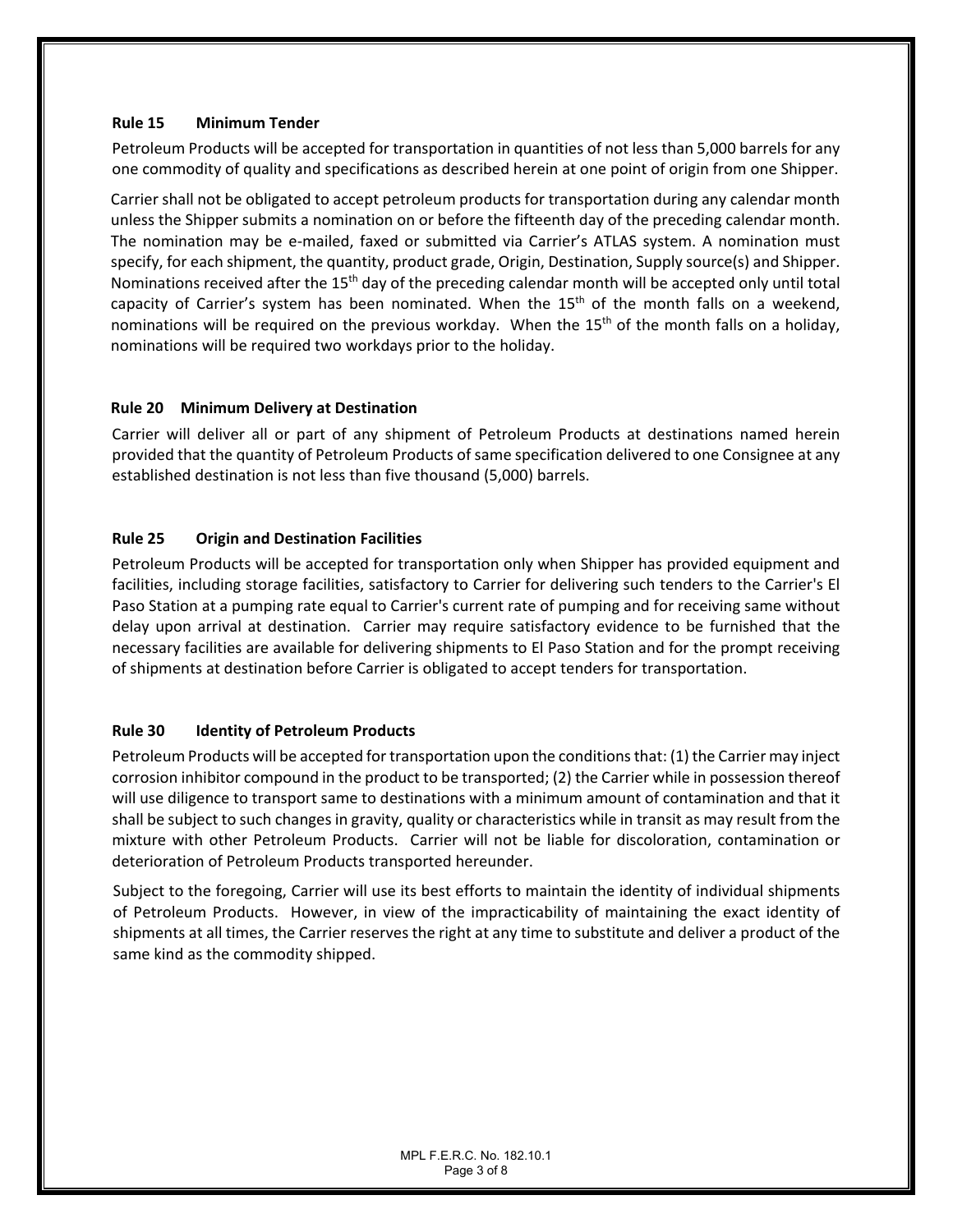# **Rule 35 Testing, Gauging, and Metering**

All shipments tendered to Carrier for transportation shall be tested, gauged or metered by a representative of Carrier prior to, or at the time of Receipt from the Shipper, but the Shipper or Consignee shall at all times have the privilege of being present or represented during the testing, gauging or metering. Quantities shall be corrected as to temperature from observed temperature to 60° Fahrenheit basis by use of applicable API-ASTM volume correction factor tables. Full deduction will be made for all water and other impurities. The net balance, after applicable deduction, will be the quantity deliverable by Carrier and upon which transportation charges will be assessed.

#### **Rule 40 Transportation Charges**

Transportation charges will be assessed and collected by Carrier at the rates named herein at the time of Receipt on the basis of the quantity received at origin after making adjustments as provided for herein.

The payment of transportation and all other lawful charges accruing on Petroleum Products accepted for transportation may be required before the release of said Petroleum Products. Carrier shall have a lien on all Petroleum Products in its possession belonging to the Shipper to secure the payment of all unpaid lawful charges due by such Shipper and may withhold such Petroleum Products from Delivery until all such unpaid charges have been paid.

#### **Rule 45 Delivery at Destinations**

Carrier shall notify the Consignee of the arrival at destination of each shipment. Upon arrival at destination, the Petroleum Products will be delivered to storage tanks of Consignee through the facilities provided by the Consignee. The Consignee shall receive from Carrier's line without delay the Petroleum Products which have been transported to the destination point for its account. If Shipper or Consignee is unable or refuses to receive said Petroleum Products as it arrives at destination, the Carrier reserves the right to make whatever arrangements for disposition of the Petroleum Products it deems appropriate in order to clear its pipeline. Any additional expenses incurred by the Carrier in making such arrangements shall be borne by Shipper or Consignee.

#### **Rule 50 Liens and Title**

Carrier shall have the right to reject any Petroleum Products, when tendered for transportation which may be involved in litigation, or the title of which may be in dispute, or which may be encumbered by lien or charge of any kind. If Carrier has a reasonable basis to believe that such a situation exists, it will require of the Shipper satisfactory evidence of his perfect and unencumbered title or satisfactory indemnity to protect Carrier against any and all loss resulting from transporting Petroleum Products involved in litigation.

# **Rule 55 Diversion or Reconsignment**

If no out-of-line or backhaul movement or interference with shipping sequence is required, diversion or reconsignment may be made without charge, provided notice is given not less than forty-eight (48) hours before scheduled arrival at original destination, subject to the rates, rules and regulations as provided in this tariff.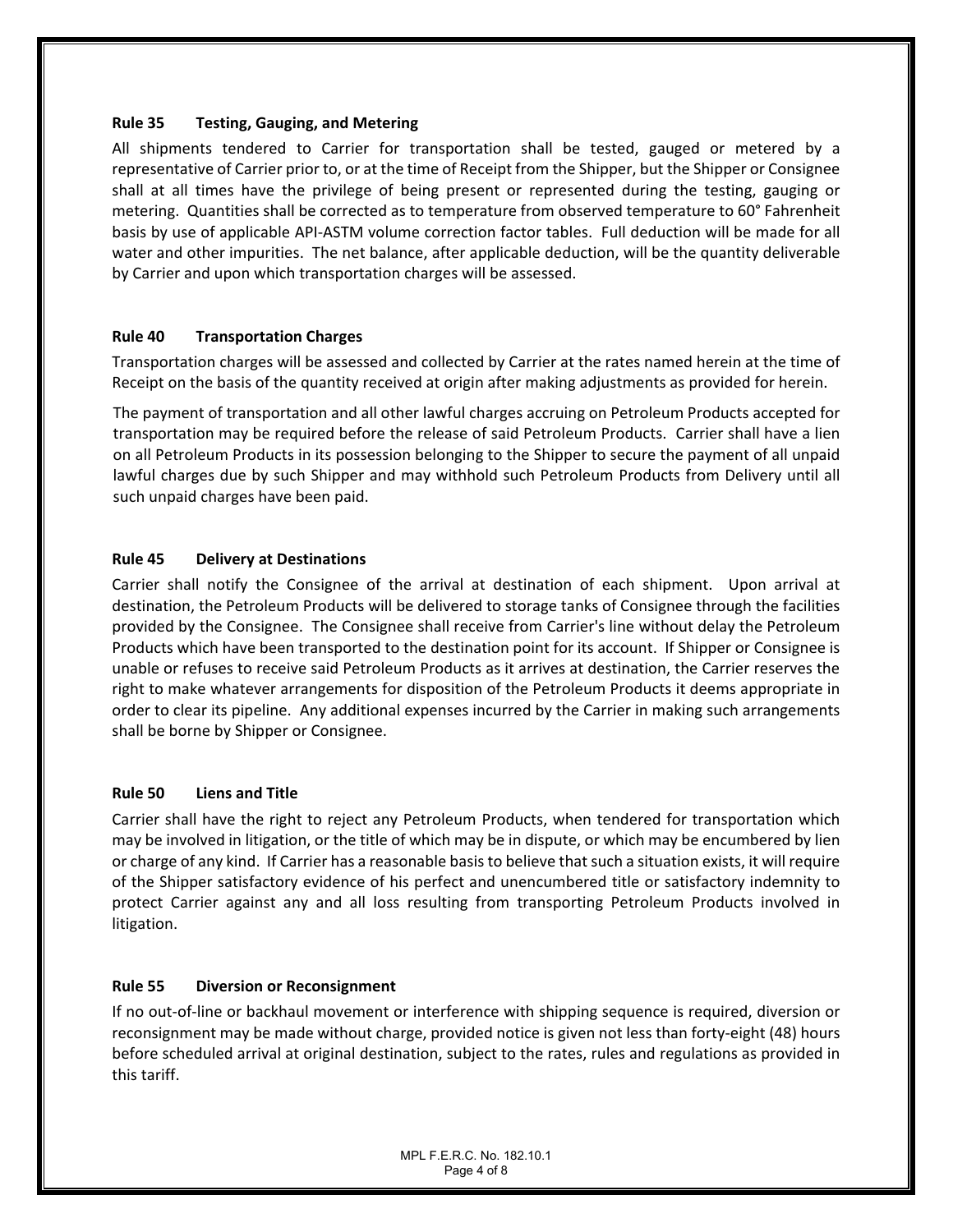# **Rule 60 Pipage Contracts Required**

Separate pipage contracts in accord with this tariff and these regulations covering further details may be required of the proposed Shipper before any duty of transportation shall arise.

#### **Rule 65 Liability of Parties**

As a condition to Carrier's acceptance of Petroleum Products under this tariff, each Shipper agrees to protect and indemnify Carrier against claims or actions for injury and/or death of any and all persons whomever and for damage to property of Carrier, Shipper, Consignee and/or any third party resulting from or arising out of 1) any breach of or failure to adhere to any provision of this tariff by Shipper, Consignee, their agents, employees or representatives and 2) the negligent acts(s) or failure(s) to act of Shipper, Consignee, their agents, employees or representatives in connection with Delivery or Receipt of Petroleum Products.

The Carrier, while in possession of Petroleum Products herein described, shall not be liable for any loss; damage; or delay caused by act of God, war, act of public enemy, quarantine, the authority of law, strikes, riots, civil disorder, requisition or necessity of the Government of the United States in time of war default of Shipper or owner, or from any cause not due to the sole negligence of the Carrier.

- (a) In case of loss of any Petroleum Products from any such causes, after it has been received for transportation and before the same has been delivered to Shipper or Consignee, such loss will be charged proportionally to each Shipper in the ratio that his Petroleum Products, or portion thereof, received and undelivered at the time the loss occurs, bears to the total of all Petroleum Products then in the custody of the Carrier for transportation via the lines or other facilities in which the loss occurs.
- (b) Carrier will be obligated to deliver only that portion of such Petroleum Products remaining after deducting Shipper's proportion of such loss determined as aforesaid. Transportation charges will be assessed only on the quantity delivered.
- (c) For Petroleum Products losses for which Carrier is liable, Carrier may obtain and deliver to Shipper other Petroleum Products of the same quantity and substantially the same grade as that which is lost, but Carrier shall not be obligated to do so. In the alternative, Carrier may compensate shipper for such loss at market price for that particular grade of Petroleum Product as agreed upon by both parties in United States

# **Rule 70 Claims, Time For Filing**

Claims for loss or damage must be made in writing with Carrier within nine (9) months after Delivery of the property, or in case of a failure to make Delivery, then within nine (9) months after a reasonable time for Delivery has elapsed. Suits for loss or damage shall be instituted only within two (2) years and one (1) day after Delivery of the property, or in case of a failure to make Delivery, then within two (2) years and one (1) day after a reasonable time for Delivery has elapsed; provided, however, that where claims have been duly filed with the Carrier, suit must be brought within two (2) years and one (1) day after notice in writing is given by the Carrier to the claimant that the Carrier has disallowed the claim for any part or parts thereof specified in the notice. Where claims for loss or damage are not filed or suits are not instituted thereon in accordance with the foregoing provisions, such claims will not be paid and the Carrier will not be liable.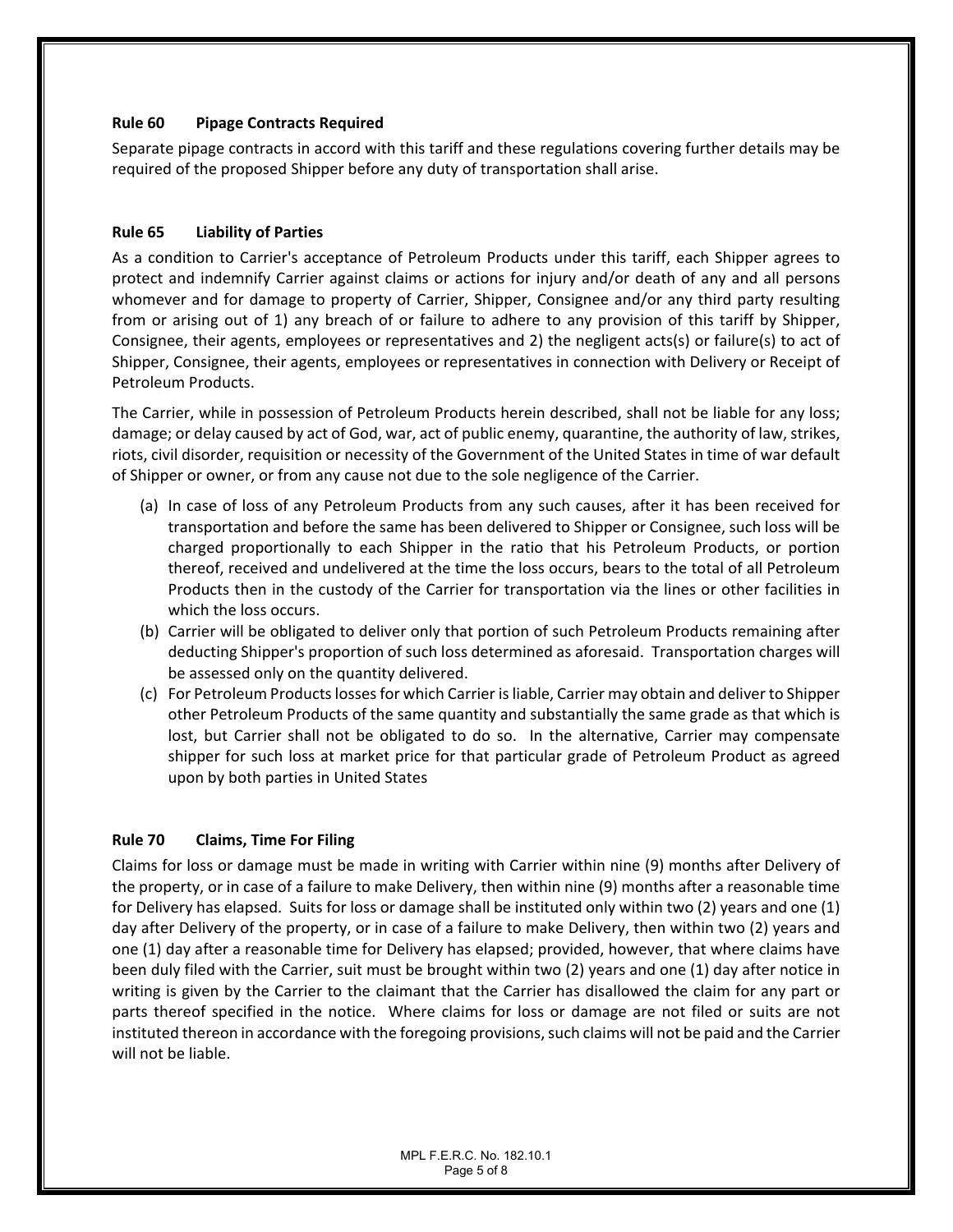# **Rule 75 Apportionment When Tenders Are In Excess of Facilities**

- **1. Definition of terms.** Except where the context requires another meaning, the following terms have the following meanings:
	- 1.1 "New Shipper" means a Shipper that is not a Regular Shipper. A Shipper that becomes a New Shipper shall remain one for twelve (12) consecutive calendar months.
	- 1.2 "Regular Shipper" means a Shipper that has
		- (a) shipped product on the Carrier's system within the 12-month period preceding the first day of a month in which the system or a portion of the system is prorationed; and
		- (b) first shipped product on the system more than twelve (12) months prior to the first day of the month in which the system is prorationed.

#### **2. Prorationing of Capacity**

- 2.1 When capacity will be prorationed. The Carrier will prorate the capacity of its system or a portion of its system during any month when, based upon the signed tender origin forms properly submitted by Shippers, the Carrier determines, in its sole discretion, that the total volume nominated by all Shippers for shipment on the Carrier's system or portion thereof during that month exceeds the capacity of the system or portion thereof.
- 2.2 Division of capacity between Shipper classes. Except as provided in paragraphs 2.7 and 2.9, prorationed capacity shall be divided between Regular Shippers as a class and New Shippers as a class.
- 2.3 Availability of capacity to Regular Shippers. After the adjustment for New Shippers, as provided in paragraphs 2.5 and 2.6, all remaining capacity plus any pour-over capacity (as determined in accordance with paragraph 2.7) plus any unused allocated capacity as determined in accordance with paragraph 2.9 shall be available to Regular Shippers who have nominated volumes for that month.
- 2.4 Allocation to each Regular Shipper. Each Regular Shipper shall be allocated a volume of the capacity available to all Regular Shippers that is equal to a fraction, the numerator of which is the total shipments by that Shipper on the Carrier's system during the twelve (12) months preceding the first day of the month for which the Shipper's allocation is being calculated, and the denominator of which is the total shipments during such 12-month period by all Regular Shippers, multiplied by the total capacity available to all Regular Shippers during that month.
- 2.5 Availability of capacity to New Shippers. Not more than five (5) percent of the total available prorationed capacity of the Carrier's system or portion thereof shall be made available to New Shippers.
- 2.6 Allocation to each New Shipper. Each New Shipper shall be allocated a volume of the capacity available to all New Shippers which is equal to the lesser of: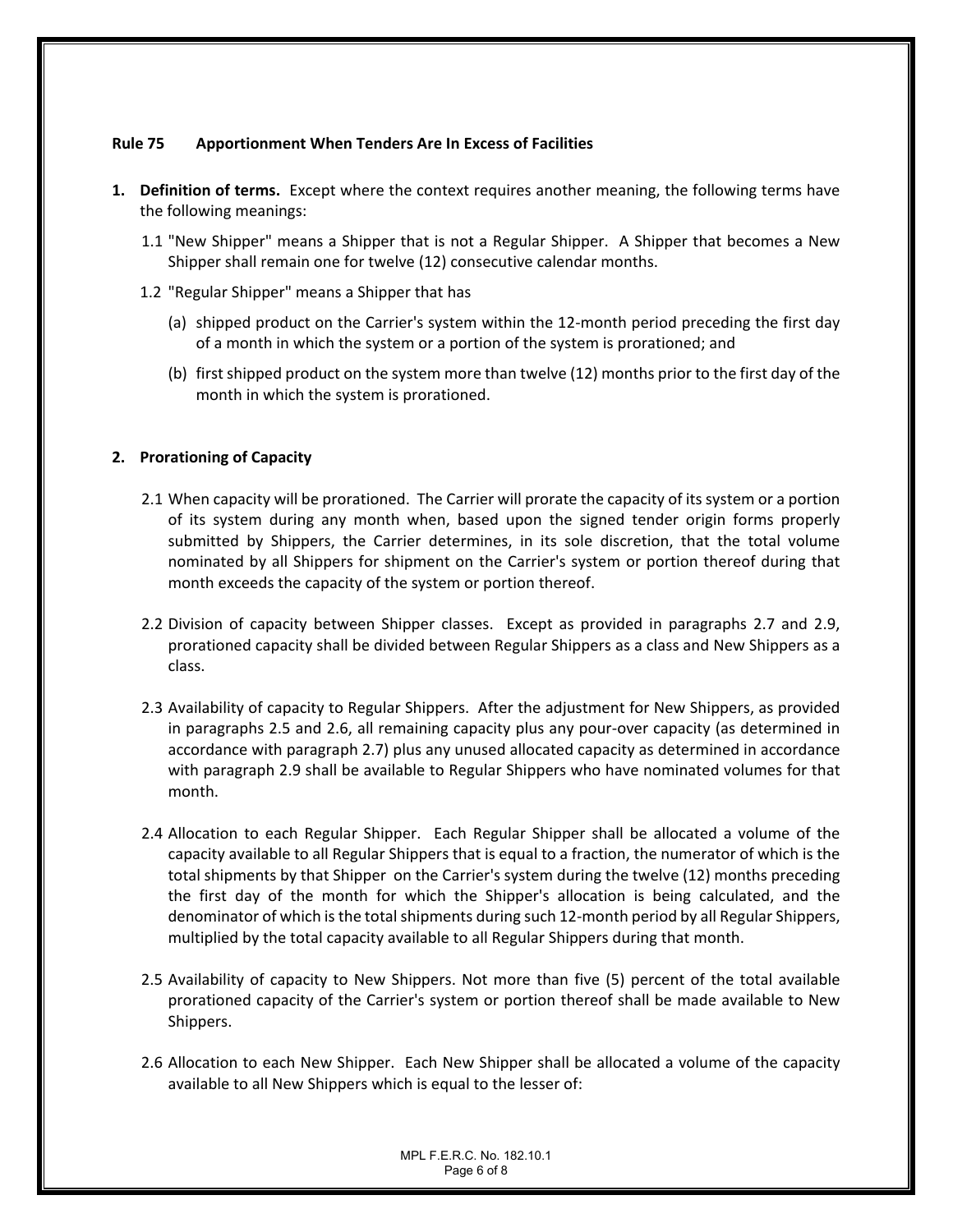- (a) five (5) percent of the total available prorationed capacity of the Carrier's system or portion thereof divided by the number of New Shippers who nominated volumes for shipment on the system or portion thereof during the month for which the allocation is being calculated; or
- (b) 1.25 percent (one-fourth of 5%) of the available capacity of the system or portion thereof for that month.
- 2.7 Pour-over capacity. Any amount of prorationed capacity which is available to New Shippers under the rules in paragraphs 2.5 and 2.6 but is not nominated by an eligible New Shipper shall be deemed "pour-over capacity" and shall be made available to Regular Shippers in accordance with the rules in paragraphs 2.3 and 2.4.
- 2.8 Basis for allocation: notification. When prorationing of the capacity of the Carrier's system or portion thereof is in effect
	- (a) the Carrier's available capacity shall be allocated among eligible Shippers on a monthly basis; and
	- (b) the Carrier shall use reasonable efforts to notify each Shipper entitled to an allocation of capacity of the amount of its allocation not later than the first working day of the month for which the allocation is made.
- 2.9 Reallocation of unused allocated capacity. If, during a month of prorationing, a Shipper fails to use all of its allocated capacity, such unused capacity shall be available to other Shippers, as follows:
	- (a) Unused allocated capacity resulting from a Regular Shipper's failure to use all of its allocated capacity shall be reallocated among other Regular Shippers in accordance with the rules in paragraph 2.4.
	- (b) Unused allocated capacity resulting from a New Shipper's failure to use all of its allocated capacity shall be reallocated among other New Shippers in accordance with the rules in paragraph 2.6. If, however, the reallocation would cause any New Shipper's total allocation for a month to exceed 1.25 percent of the available capacity for that month, such excess shall be treated as unused allocated capacity and shall be reallocated among Regular Shippers in accordance with the rules in subparagraph (a) of this paragraph.
- 2.10 Failure to use allocated capacity.
	- (a) Except as provided in subparagraph (b) of this paragraph, a Shipper that fails to use all of its allocated capacity during a month of prorationing shall have its allocation of capacity reduced in each subsequent month of prorationing until the total reductions equal the amount of the deficiency. The amount of any such reduction shall be treated as unused allocated capacity and shall be reallocated among other Shippers in accordance with the rules in paragraph 2.9.
	- (b) Reduction of a Shipper's allocation for failure to use its allocated capacity during a prior month of prorationing may be waived, in whole or in part if the Carrier determines, in its sole discretion, that the Shipper's failure to use all or some of its allocated capacity was due to factors beyond the Shipper's reasonable control.
- 2.11 Transfer of prorated capacity; use of affiliates. Except as provided in paragraph 2.9, prorated volumes allocated to a Shipper may not be assigned, conveyed, loaned, transferred to, or used